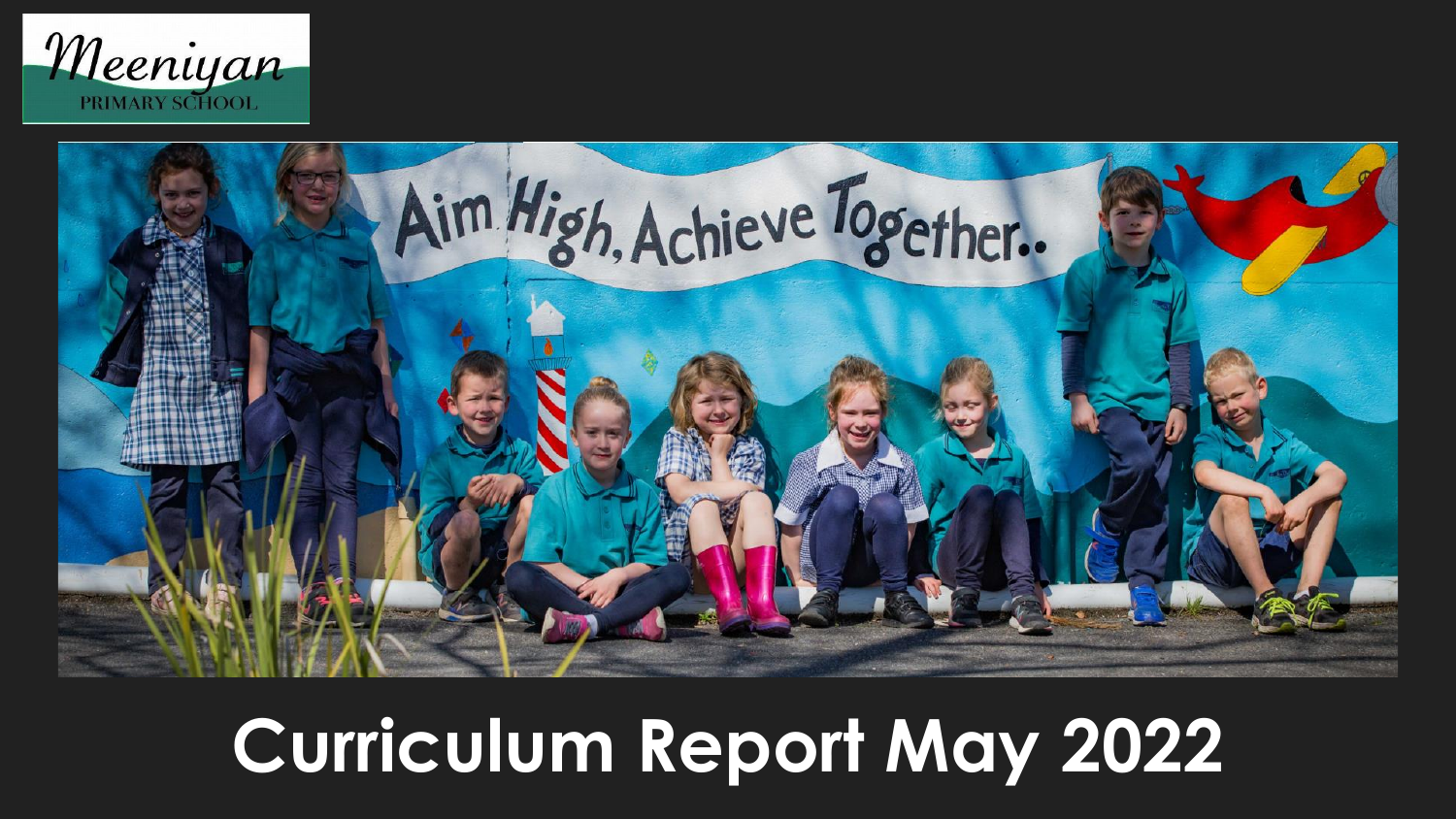# **Assessment & Reporting**

**"An assessment task is a tool, device or constructed situation that creates the opportunity for learners to demonstrate or display the nature and depth of their learning."**

timel regula succinct partnersh individual achievemen action balance effort frequent behaviour support visu progress personalised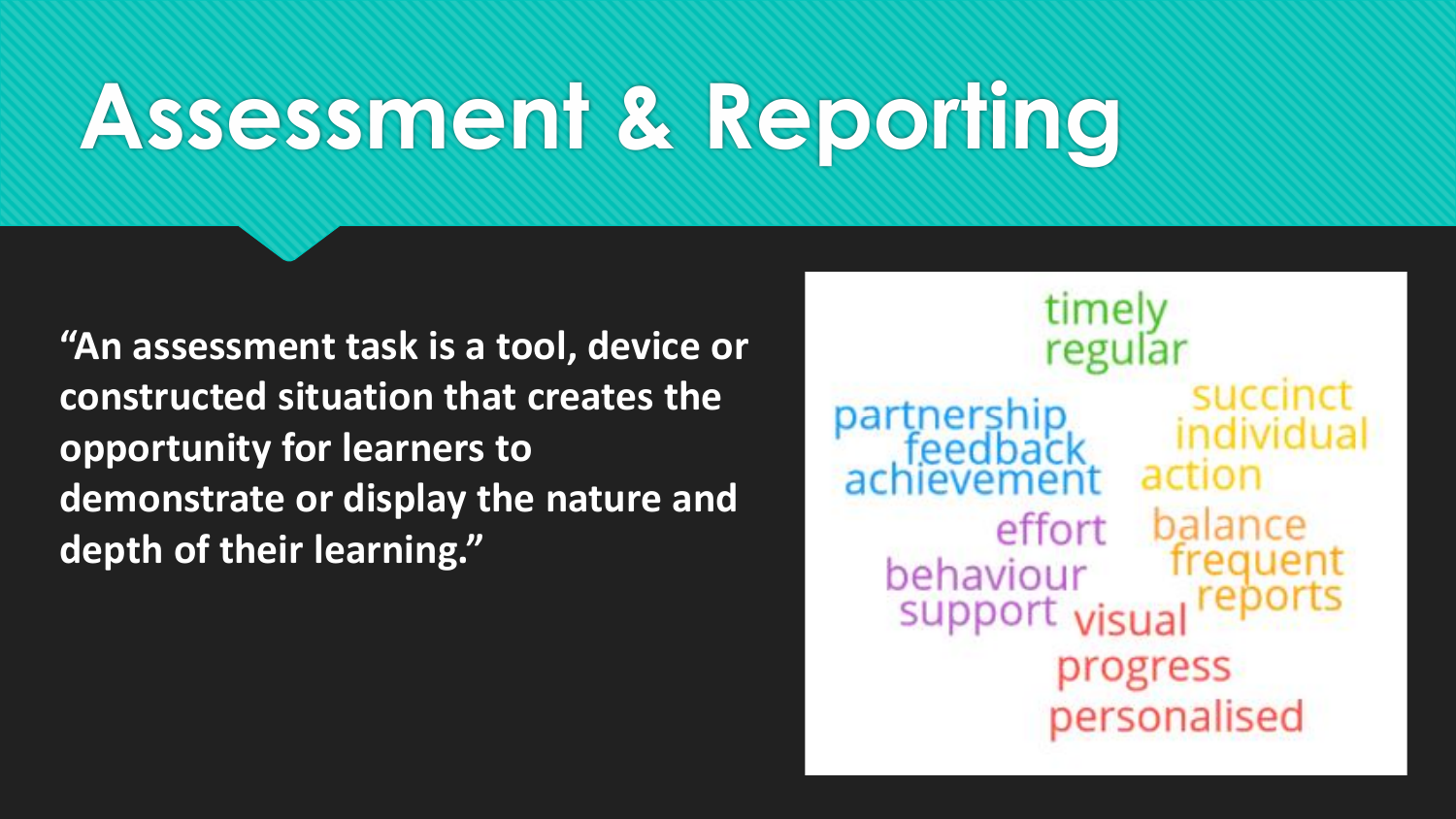#### **How do we assess at MPS?**

We use a wide range of assessment tasks to gather evidence of the different forms of learning across the curriculum.

We create assessment tasks which: •directly relate to the learning intentions or particular learning outcome •are explicit about what learners are required to do •are time efficient and manageable •include clear and explicit assessment criteria •provide challenge for the full range of learners being assessed •are fair to all students including those with additional needs •are scored or marked based on transparent rubrics •are appropriate to where learners are in their learning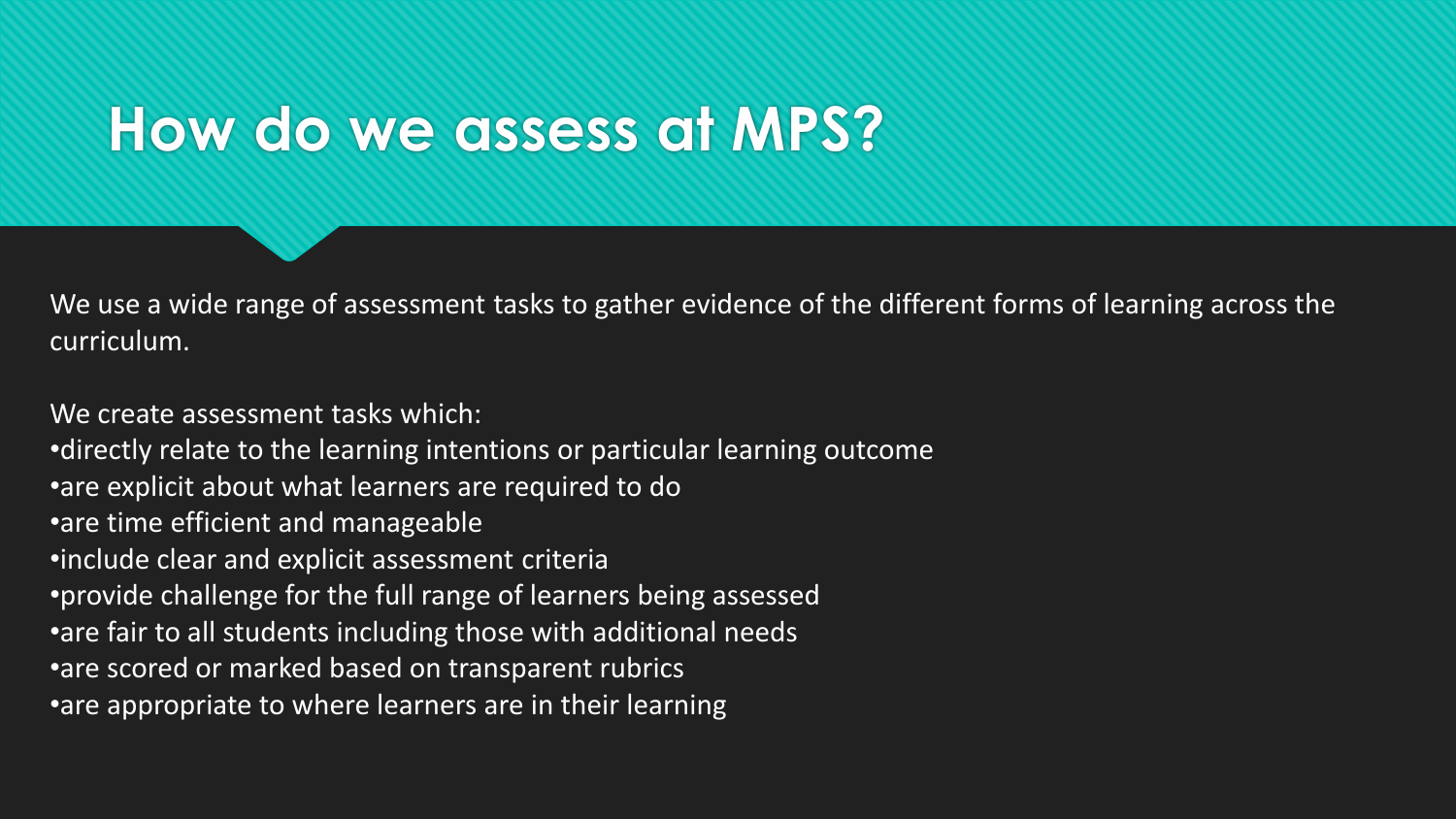### **How does Feedback fit in?**

Feedback is one of the most effective teaching and learning strategies and has an immediate impact on learning progress. High-quality feedback is specific and ongoing. When delivered on time, Hattie's research shows feedback has an effect size of 1.13 on learning achievement.



**akeawavs**